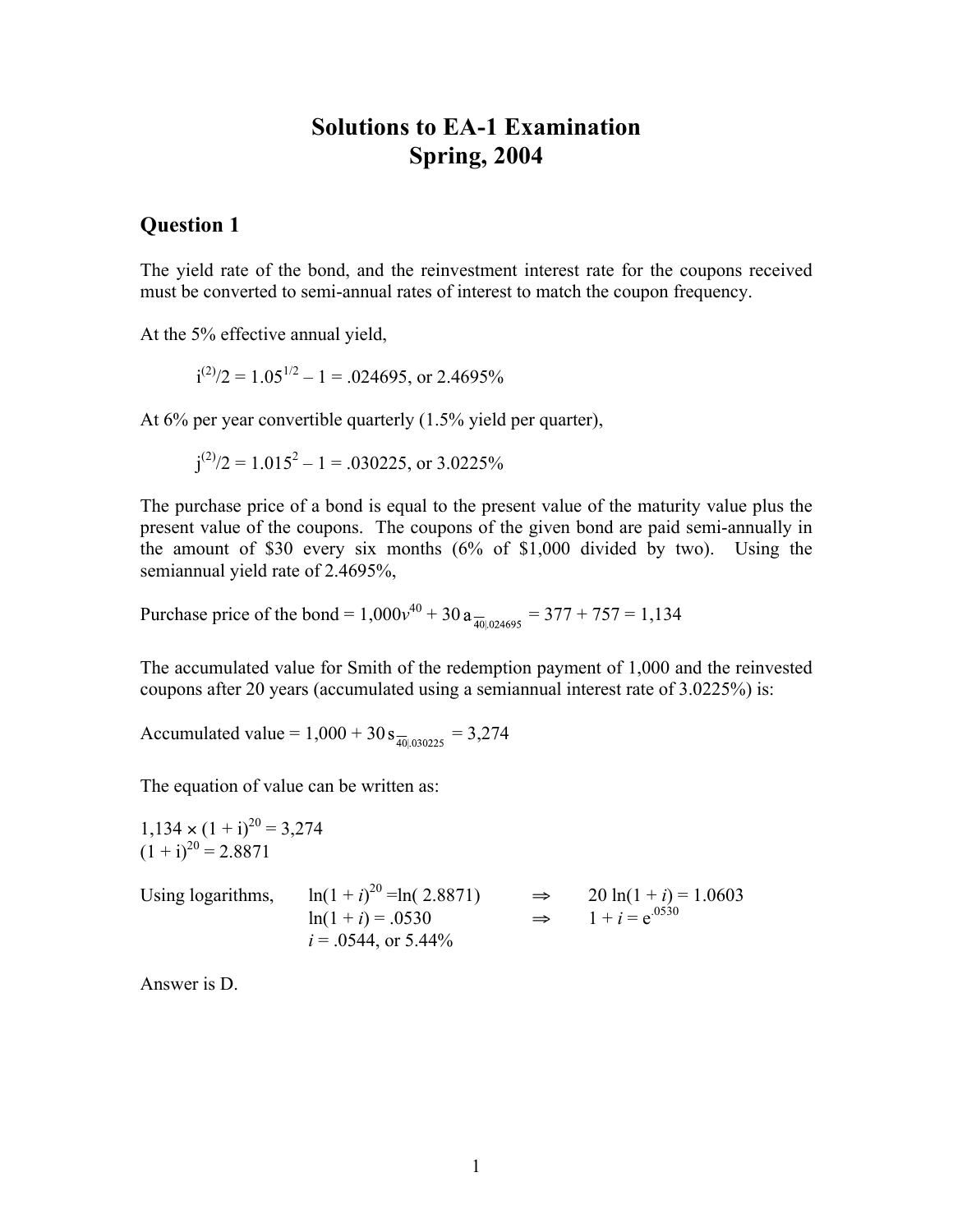The three annuity payments will be made on 7/1/2009, 1/1/2010, and 7/1/2010. Since the force of interest changes each year, the annual rate of interest also changes each year. The rate of interest must be determined for each year from 2004 through 2011. Note that the force of interest can be thought of as an annual rate of interest convertible over a large number of periods (say 10,000, for this question).

| For 2004, $\delta_0 = 1/50 = .020000$ |               | assume $i^{(10,000)} = .02$                                 |
|---------------------------------------|---------------|-------------------------------------------------------------|
|                                       |               | $i_0 = (1 + \frac{.02}{10.000})^{10,000} - 1 = .0202$       |
| For 2005, $\delta_1 = 1/52 = .019231$ |               | assume $i^{(10,000)} = .019231$                             |
|                                       | ⇒             | $i_1 = (1 + \frac{.019231}{10.000})^{10,000} - 1 = .019417$ |
| For 2006, $\delta_2 = 1/54 = .018519$ |               | assume $i^{(10,000)}$ = . 018519                            |
|                                       |               | $i_2 = (1 + \frac{.018519}{10000})^{10,000} - 1 = .018692$  |
| For 2007, $\delta_3 = 1/56 = .017857$ | $\Rightarrow$ | assume $i^{(10,000)}$ = . 017857                            |
|                                       | $\Rightarrow$ | $i_3 = (1 + \frac{.017857}{10,000})^{10,000} - 1 = .018017$ |
| For 2008, $\delta_4 = 1/58 = .017241$ |               | assume $i^{(10,000)}$ = . 017241                            |
|                                       | ⇒             | $i_4 = (1 + \frac{.017241}{10000})^{10,000} - 1 = .017390$  |
| For 2009, $\delta_5 = 1/60 = .016667$ |               | assume $i^{(10,000)}$ = . 016667                            |
|                                       | ⇒             | $i_5 = (1 + \frac{.016667}{10,000})^{10,000} - 1 = .016807$ |
| For 2010, $\delta_6 = 1/62 = .016129$ | ⇒             | assume $i^{(10,000)}$ = . 016129                            |
|                                       | $\Rightarrow$ | $i_5 = (1 + \frac{.016129}{10,000})^{10,000} - 1 = .016260$ |

For the annuity payments made on July 1, a semiannual rate of interest is needed.

For 2009,  $i^{(2)}/2 = 1.016807^{1/2}$  - 1 = .008368 For 2010,  $i^{(2)}/2 = 1.016260^{1/2} - 1 = .008097$ 

Present value of annuity on 1/1/2009  $= (500/1.008368) + (500/1.016807) + (500/(1.016807 \times 1.008097)) = 1,475$ 

Present value of annuity on 1/1/2004  $= 1,475/(1.0202 \times 1.019417 \times 1.018692 \times 1.018017 \times 1.017390) = 1,345$ 

Answer is A.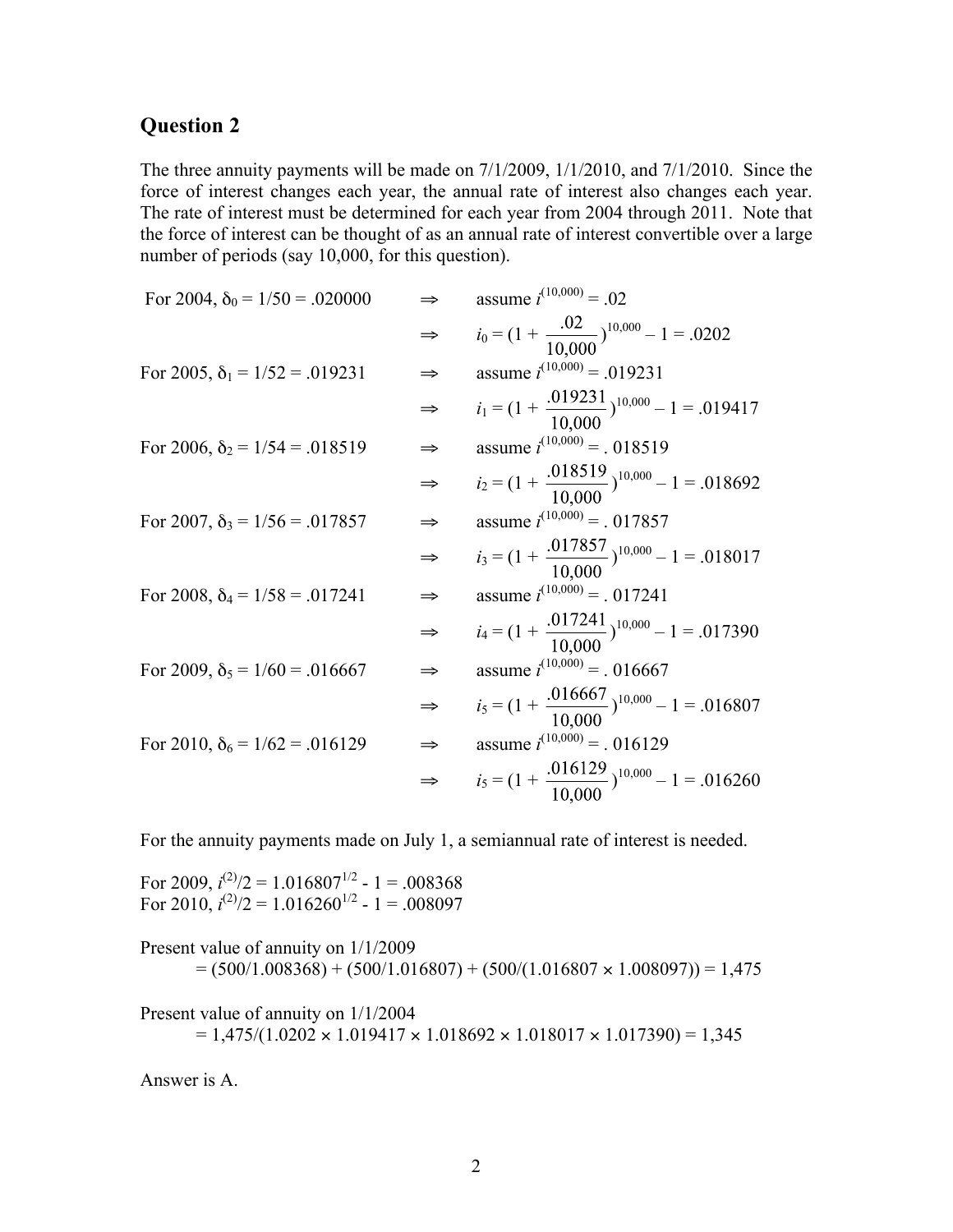The present value of this annuity can be written as:

$$
PV = (Ia)_{\overline{10}|} + (Da)_{\overline{9}|}v^{10} = \frac{\ddot{a}_{\overline{10}|} - 10v^{10}}{.05} + \frac{9 - a_{\overline{9}|}}{.05}v^{10} = 39.37 + 23.23 = 62.60
$$

Answer is C.

### **Question 4**

The purchase price need to yield at least 5% would be equal to the price based upon the call date that would yield the lowest purchase price. Since the coupon rate exceeds the yield rate (and the investment will be redeemed at par value – the face value of the bond), it is to the purchaser's advantage for the coupon payments to continue as long as possible (as the yield is higher than the desired 5%). The worst case for the purchaser would be if the bond is called at the earliest date  $(1/1/2014)$ . The purchase price of a bond is equal to the present value of the maturity value plus the present value of the coupons. The purchase price if the bond is called on 1/1/2014 is:

Purchase price of the bond =  $1,000v^{10} + 60a_{\overline{10}} = 614 + 463 = 1,077$ 

Answer is A.

## **Question 5**

The payments under the terms of the annuity are guaranteed for the first 10 years, and the payments after the first 10 years are made only if the annuitant was still alive 10 years earlier. Using first principles to write an expression for the present value of the annuity:

$$
PV = 1,000 a_{\overline{10}|} + 1,000(v^{11} p_{65} + v^{12} 2p_{65} + v^{13} 3p_{65} + ...)
$$
  
= 1,000 a\_{\overline{10}|} + 1,000v^{10}(v p\_{65} + v^2 2p\_{65} + v^3 3p\_{65} + ...)  
= 1,000 a\_{\overline{10}|} + 1,000v^{10} a\_{65}  
= 7,722 + 6,247  
= 13,969

Answer is D.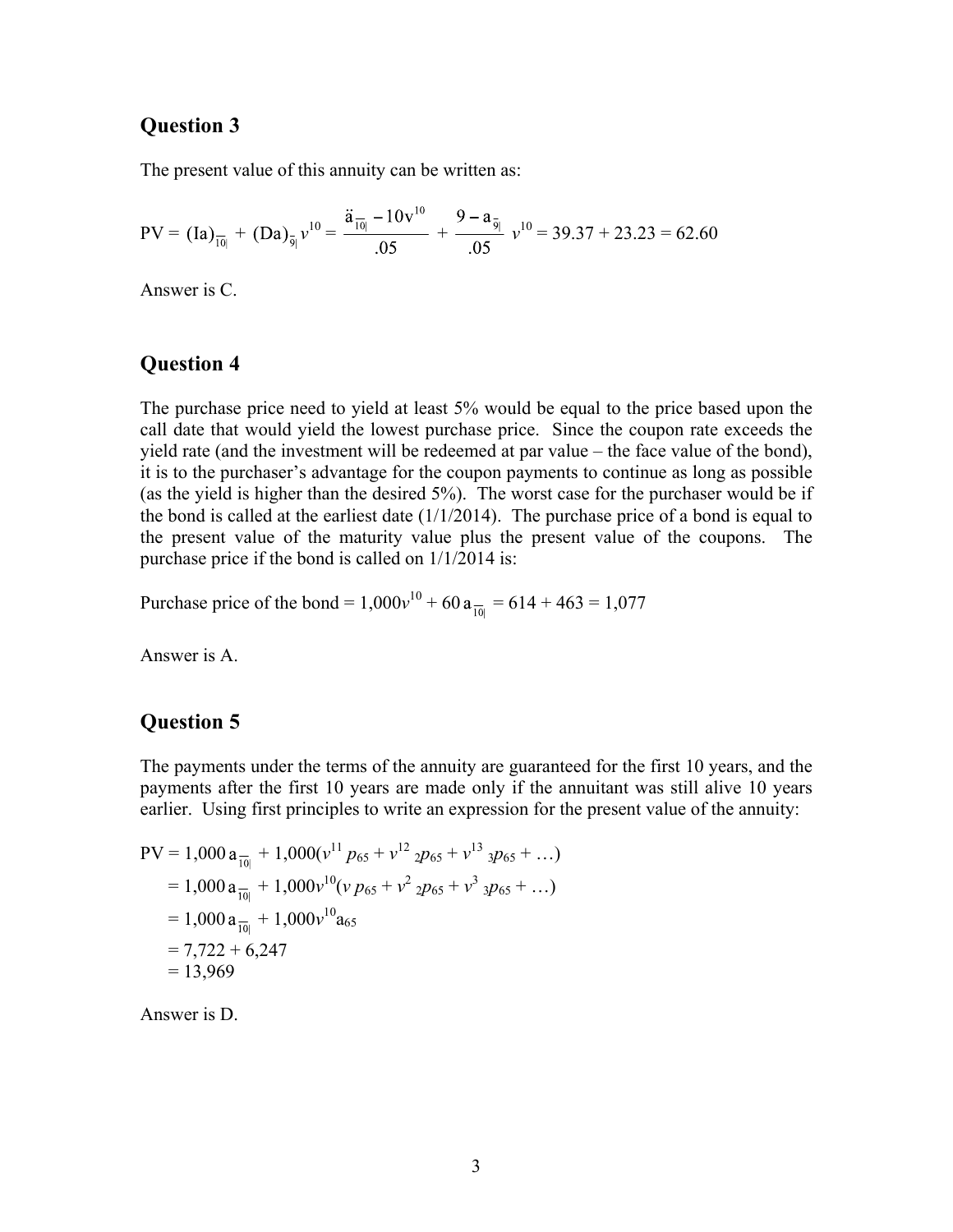Since P is the monthly payment, 12P represents the annual payment.

Items (ii) and (iii) in the actuarially equivalent annuity are reversionary annuities. Recall that a reversionary annuity can be written as the difference between a life annuity to the annuitant, and a joint annuity payable while both the annuitant and the beneficiary are alive.

Setting the value of the actuarially equivalent benefits equal to each other:

 $1,000 \times 12 \ddot{a}_{65}^{(12)} = 12P \ddot{a}_{6365}^{(12)} + 12P/2(\ddot{a}_{63}^{(12)} - \ddot{a}_{6365}^{(12)}) + (12 \times 1,000)(\ddot{a}_{65}^{(12)} - \ddot{a}_{6365}^{(12)})$  $11,500 = 9P + 1.55P + 2,500$  $P = 853$ 

Answer is D.

## **Question 7**

The outstanding balance of a loan is equal to the present value of the remaining payments. The outstanding balance of this loan immediately after the  $6<sup>th</sup>$  payment (including the additional \$10,000 payment) is:

Outstanding balance = 5,000  $a_{\overline{a}}$  - 10,000 = 16,561 – 10,000 = 6,561

The present value of the remaining annual payments of \$1,000 must be equal to \$6,561. The remaining period can be determined.

$$
1,000 a_{\frac{1}{n}} = 6,561 \qquad \Rightarrow \qquad a_{\frac{1}{n}} = 6.561 \qquad \Rightarrow \qquad (1 - v^{n}) / .08 = 6.561
$$
  

$$
\Rightarrow \qquad v^{n} = .47512 \qquad \Rightarrow \qquad \ln(v^{n}) = \ln(.47512)
$$
  

$$
\Rightarrow \qquad n \times \ln(v) = \ln(.47512) \Rightarrow \qquad n = 9.67
$$

Therefore, there are 9 full payments of \$1,000 and one final payment at the end of the  $10<sup>th</sup>$  year. This can be described by the following equation:

$$
6,561 = 1,000 \, \text{a}_{\bar{9}|} + \text{Xv}^{10} \qquad \Rightarrow \qquad \text{X} = \$678
$$

Answer is E.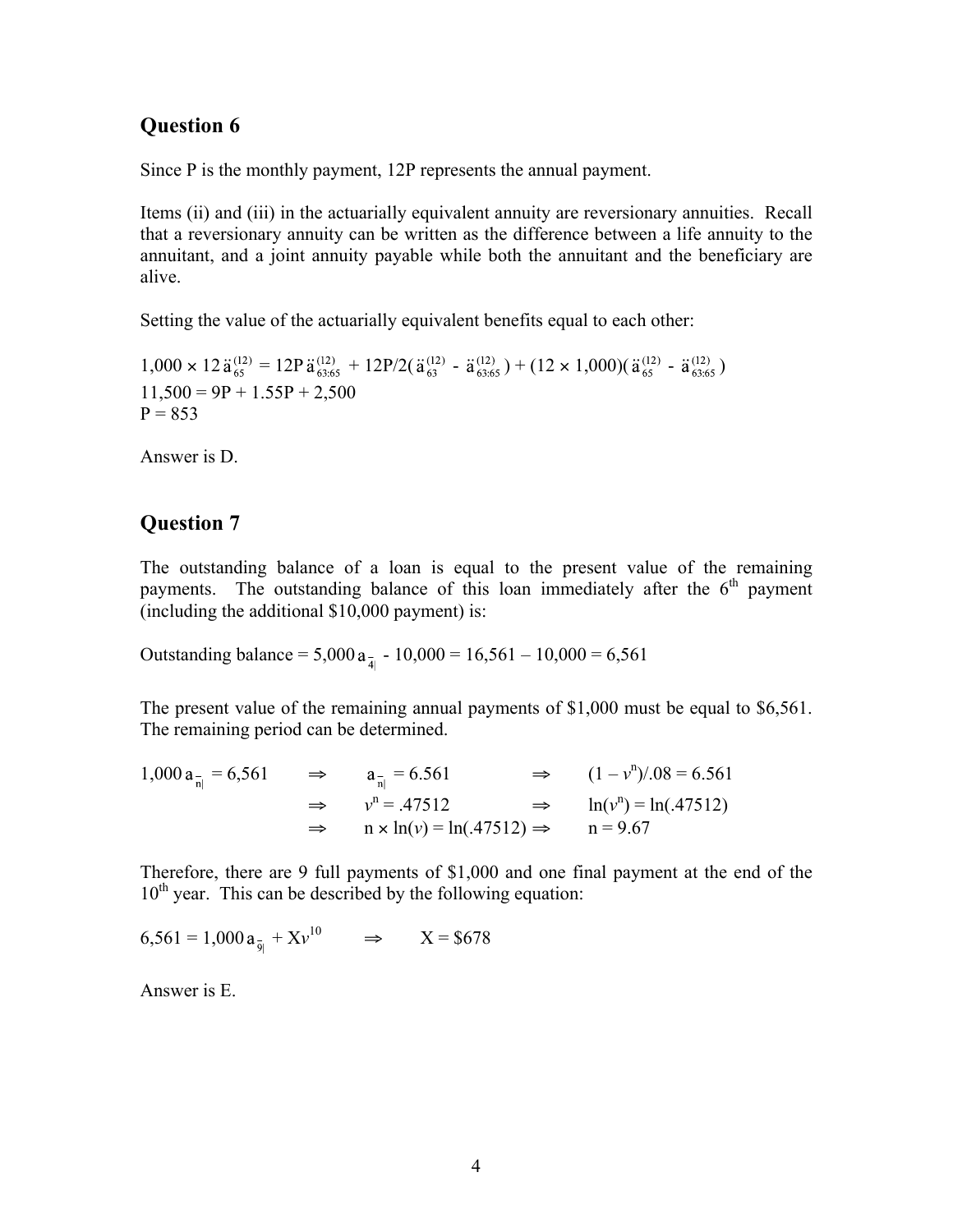For  $i = .08$ ,  $i^{(12)}/12 = 1.08^{1/12} - 1 = .006434$ 

The annuity described can be looked at as an annuity with monthly payments of X for 15 years (180 payments), and additional monthly payments of \$300 for years 8 through 15 (96 payments). The equation of value is:

 $20,600 = X a_{\frac{180(0.006434)}{180(0.006434)}} + 300 a_{\frac{96(0.006434)}{96(0.006434)}}$  $X = 76.04$ 

Answer is C.

## **Question 9**

The total principal repaid is equal to the principal payments of \$500 multiplied by the number of payments (20).

Principal repaid =  $$500 \times 20 = $10,000$ 

Note that the principal repaid is exactly equal to the original loan balance.

At 5% interest, the interest in the first annual payment is \$500 (5% of \$10,000). The interest in the second annual payment is \$475 (5% of \$9,500). The interest in the third annual payment is \$450 (5% of \$9,000). A pattern can be seen in the interest payments.

The total of the interest payments is:

Total interest paid =  $500 + 475 + 450 + ... + 25$  $= 25 \times (20 + 19 + \dots 1)$  $= 25 \times [(20 \times 21)/2]$  $= 5,250$ 

Total of interest and principal =  $5,250 + 10,000 = 15,250$ 

Answer is B.

Note: Recall the formula for a series of consecutive integers:

 $1 + 2 + 3 + \ldots + n = \frac{n \times (n+1)}{2}$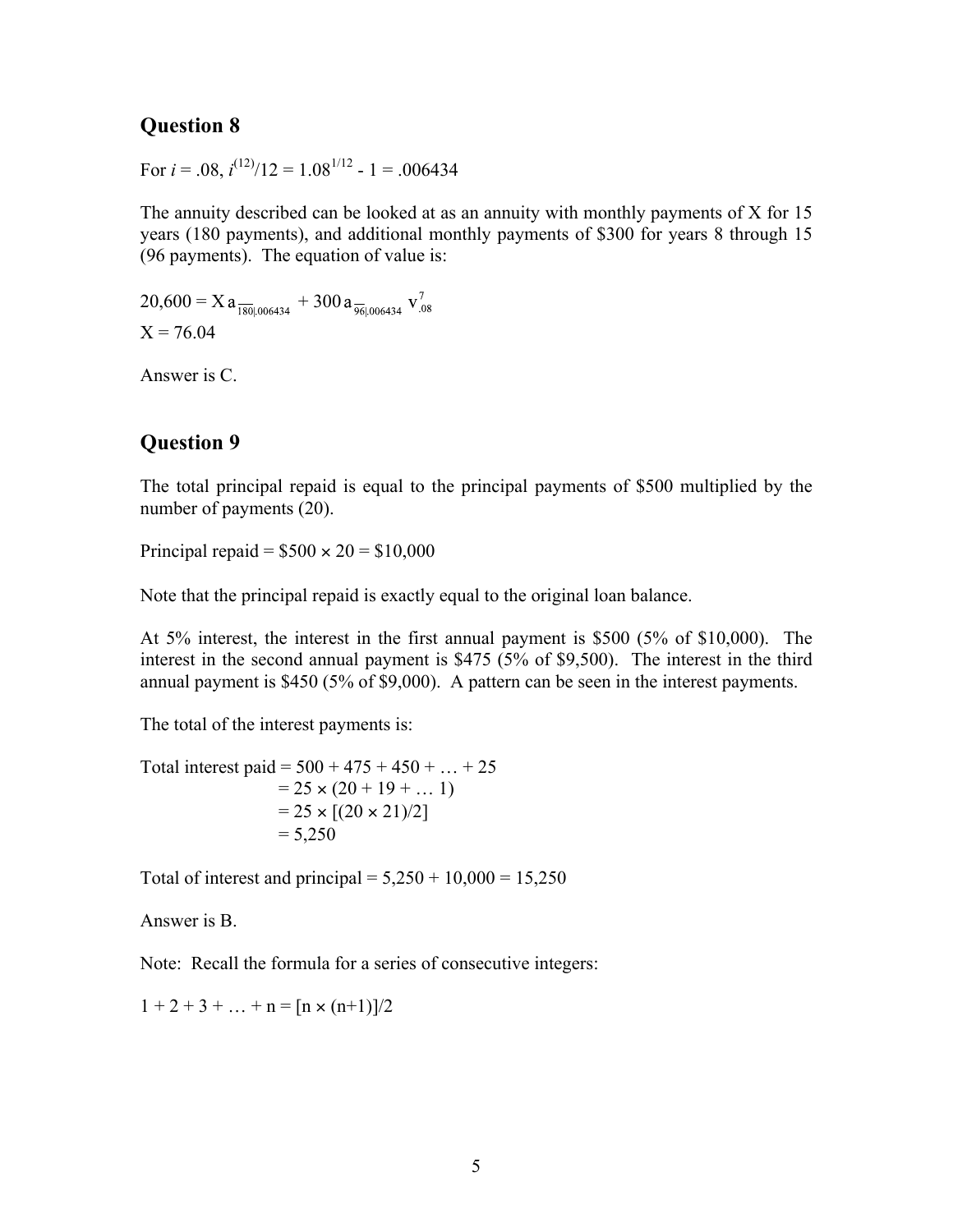The time-weighted rate of return is:

$$
(1 + i) = \frac{\text{Market value on } 4/1/2004*}{\text{Market value on } 1/1/2004**} \times \frac{\text{Market value on } 8/1/2004*}{\text{Market value on } 4/1/2004**} \times \frac{\text{Market value on } 1/1/2004*}{\text{Market value on } 12/31/2004*}} \times (85,000/100,000) \times (100,000/115,000) \times (80,000/80,000)
$$

 $=.7391$  $A = i = -26.09\%$ 

\* Before contributions or withdrawals \*\* After contributions or withdrawals

The dollar-weighted rate of return for the fund is:

Ending Balance = (Beginning Balance)(1+j) + (Contribution)(1 + 
$$
\frac{9}{12}j
$$
)

\n
$$
- (Without (1 +  $j$ ))
$$
)

80,000 =  $(100,000)(1+j) + (30,000)(1 + \frac{9}{12}j) - (20,000)(1 + \frac{5}{12}j)$ 

 $B = j = -26.28\%$ 

$$
|A + B| = 26.09\% + 26.28\% = 52.37\%
$$

Answer is D.

#### **Question 11**

Recall that  $L_x = (l_x + l_{x+1})/2$  and  $m_x = d_x/(l_x - \frac{1}{2} d_x)$ 

 $L_x = (l_x + l_{x+1})/2$  ⇒ 975 =  $(l_x + 960)/2$  ⇒  $l_x = 990$  $d_x = l_x - l_{x+1}$   $\implies$   $d_x = 990 - 960 = 30$ 

 $1,000m_x = 1,000d_x/(l_x - \frac{1}{2}d_x) = 1,000 \times [30/(990 - \frac{1}{2}(30))] = 30.77$ 

Answer is C.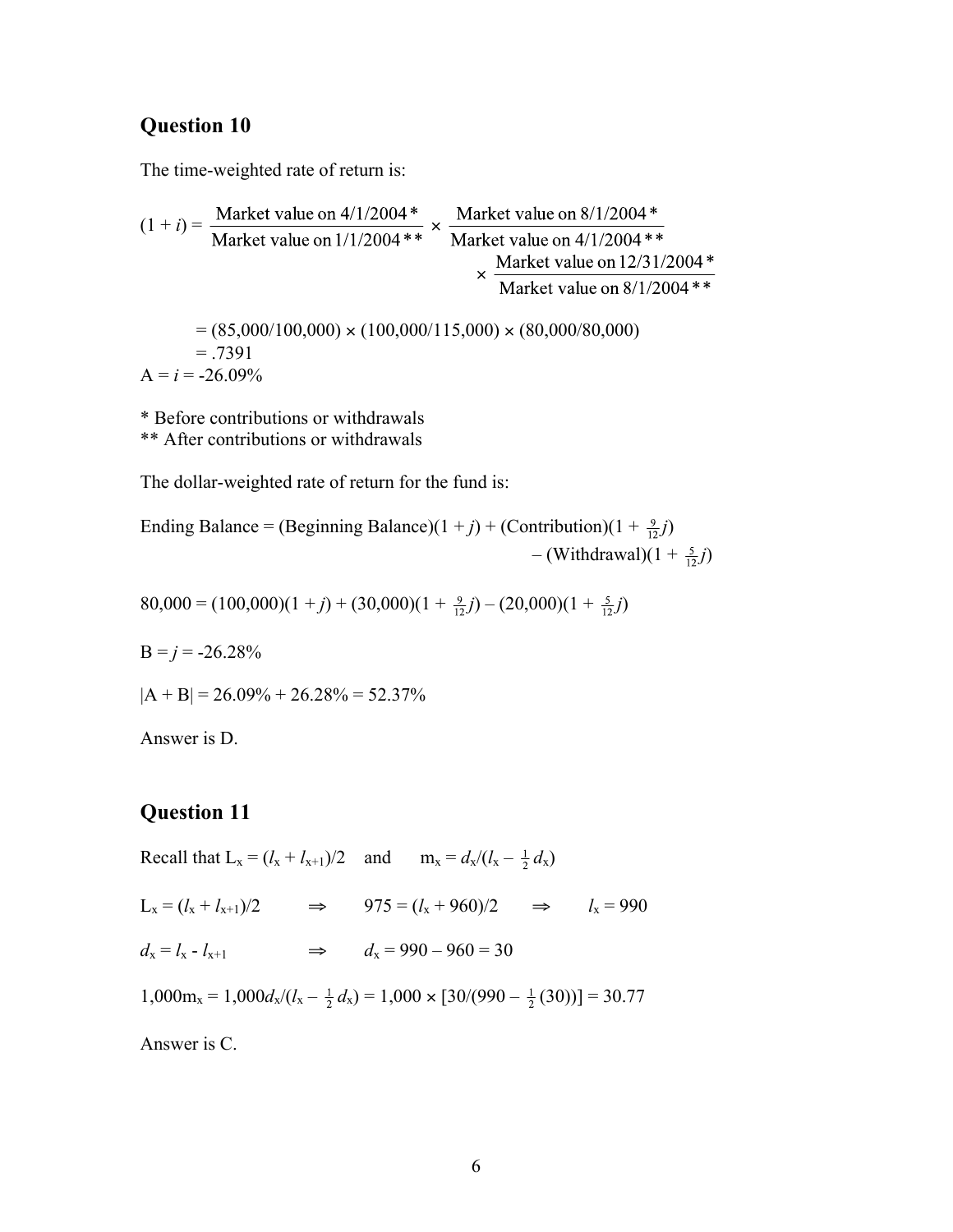The frequency of the annuities can be ignored in this question since the value of the annuities are actuarially equivalent to each other. When the annuities are equated, the ratio of the payments divide out. The annuities can be written as follows (where x is the annuitant, and y is the survivor):

(i)  $100a_x + 50(a_y - a_{xy})$ (ii)  $110a_{xy} + 55(a_x - a_{xy}) + 55(a_y - a_{xy}) = 55a_x + 55a_y$ <br>
(iii)  $Pa_x + .5P(a_y - a_{xy}) + .1P(a_x - a_{xy})$ 

 $Pa_x + .5P(a_y - a_{xy}) + .1P(a_x - a_{xy})$ 

Setting annuities (i) and (ii) equal to each other:

 $100a_x + 50(a_y - a_{xy}) = 55a_x + 55a_y$ ⇒  $45a_x - 5a_y = 50a_{xy}$ <br>
⇒  $a_{xy} = .9a_x - .1a_y$ 

Setting annuities (i) and (iii) equal to each other:

$$
100a_x + 50(a_y - a_{xy}) = Pa_x + .5P(a_y - a_{xy}) + .1P(a_x - a_{xy})
$$
  
\n
$$
\Rightarrow 100a_x + 50(a_y - .9a_x + .1a_y)
$$
  
\n
$$
= Pa_x + .5P(a_y - .9a_x + .1a_y) + .1P(a_x - .9a_x + .1a_y)
$$
  
\n
$$
\Rightarrow 55a_x + 55a_y = .56Pa_x + .56Pa_y
$$
  
\n
$$
\Rightarrow P = 98.21
$$

Answer is C.

#### **Question 13**

Equating the actuarially equivalent benefits,

$$
30,000 \ddot{a}_{62} = 50,000 + 3p_{62} v^3 (X \ddot{a}_{\bar{5}|})
$$
  

$$
3p_{62} = 0.99^3 = .970229
$$

Substituting into the initial equation,

 $30,000 \times 12.67977 = 50,000 + (0.970229 \times 0.816298 \times 4.387211)X$  $X = 95,080$ 

Answer is E.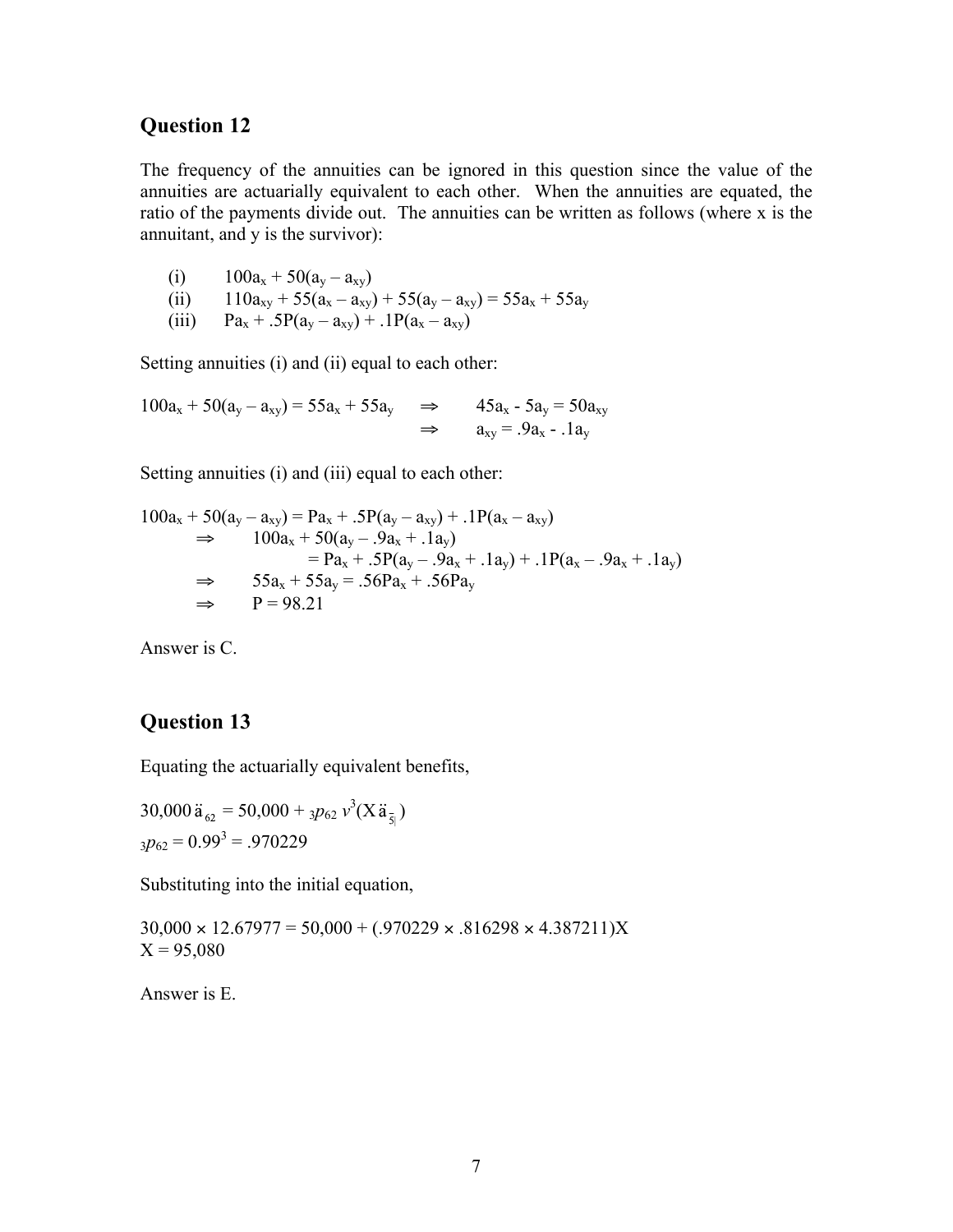For  $i = .07$ ,  $i^{(12)}/12 = 1.07^{1/12} - 1 = .005654$  $\ddot{a}_{\overline{10}|}^{(12)} = \frac{1}{12} \ddot{a}_{\overline{120}|.005654} = 7.287120$  $_{10|}\ddot{a}_{62}^{(12)} = \ddot{a}_{62}^{(12)} - \ddot{a}_{62,\overline{10}|}^{(12)} = 9.61521 - 6.94029 = 2.67492$ 

Setting the two actuarially equivalent benefits equal,

 $12X \ddot{a}_{62}^{(12)} = 12 \times 3{,}000 \times (\ddot{a}_{10}^{(12)} + {}_{10} \ddot{a}_{62}^{(12)})$  $(12 \times 9.61521)X = 12 \times 3,000 \times (7.287120 + 2.67492)$  $X = 3,108$ 

Answer is C.

## **Question 15**

At 7% per year,  $\ddot{a}_{\overline{10|}} = 7.51523$  $\ddot{a}_{61\bar{3}} = 1 + a_{61\bar{4}} = 1 + vp_{61}\ddot{a}_{62\bar{4}} = 4.32604$  $_{10|}$  $\ddot{a}_{60}$  =  $\ddot{a}_{60}$  -  $\ddot{a}_{60:\overline{10|}}$  = 4.26982

Setting the present value of Jones' annuity equal to 4 times the present value of Smith's annuity,

$$
4X \ddot{a}_{61:\bar{5}|} = 20,000 \times (\ddot{a}_{\bar{10}|} + {}_{10} \ddot{a}_{60}) \implies (4 \times 4.32604)X = 20,000 \times (7.51523 + 4.26982)
$$
  

$$
\implies X = 13,621
$$

Answer is C.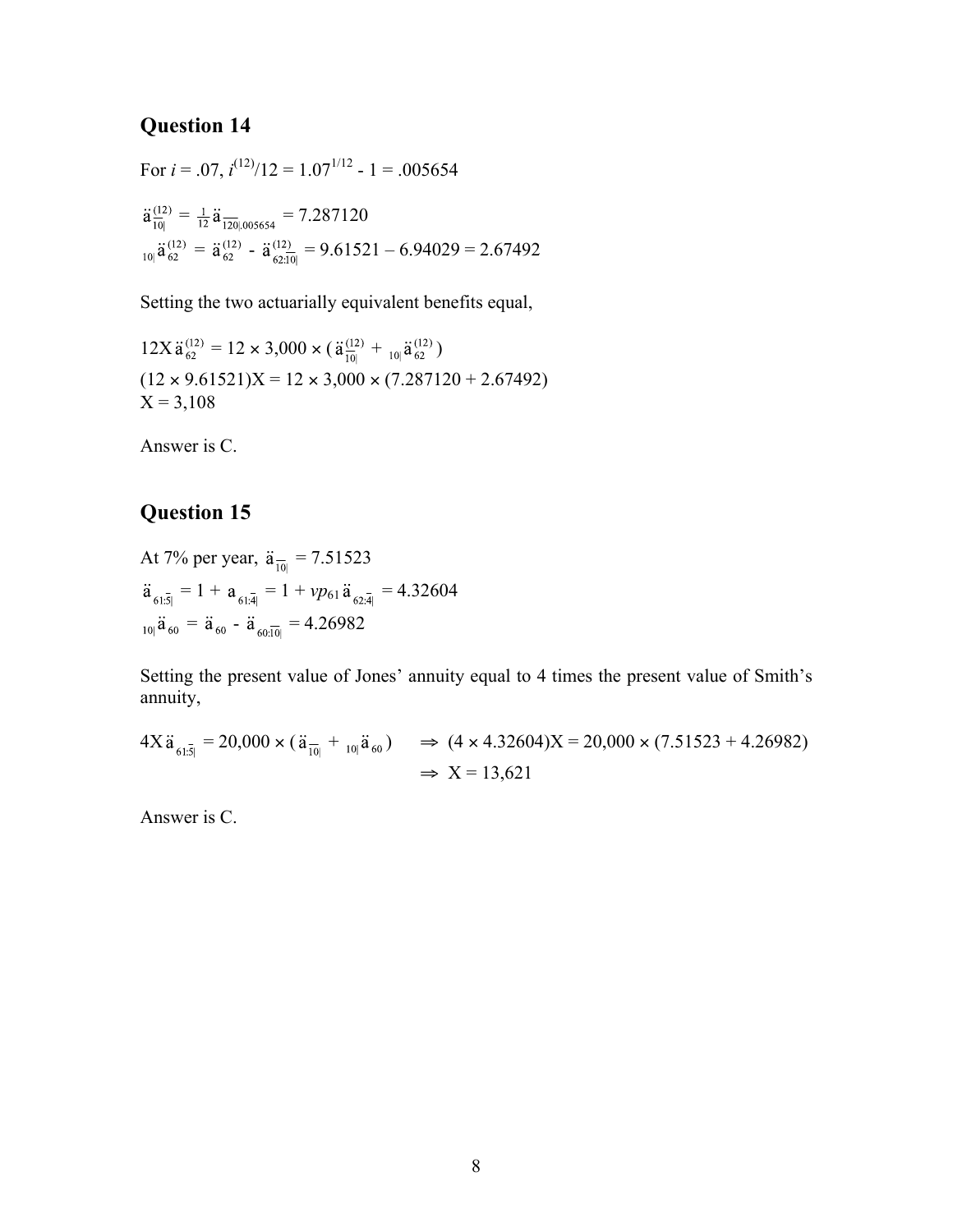The annuity payable under annuity #1 on  $12/31/2005$  is: 1,000  $\times$ <br>The annuity payable under annuity #2 on  $12/31/2005$  is:  $X - 25$  $1,000 \times 1.01^7 = 1,072.14$ The annuity payable under annuity  $#2$  on  $12/31/2005$  is:

The annual rate of interest must be converted to a quarterly rate of interest:

For 
$$
i = .07
$$
,  $i^{(4)}/4 = 1.07^{1/4} - 1 = .017059$ 

As of 1/1/2006, there are 32 payments remaining under annuity #1. The present value of the future payments of annuity  $#1$  on  $1/1/2006$ , using the quarterly interest rate of 1.7059%, is:

$$
PV = 1,072.14 \times (1.01v + (1.01v)^{2} + ... + (1.01v)^{32})
$$
  
= 1,072.14 x a<sub>32|,006989</sub>  
= 30,650

Note that  $1.01v = 1.01/1.017059 = 1/(1.017059/1.01) = 1/1.006989$ This results in an implicit interest rate of .6989%.

As of 1/1/2006, there are 13 payments remaining under annuity #2. They can be thought of as 13 level payments of  $(X - 25)$ , reduced by an increasing annuity of 25 for each payment (since the annuity actually reduces by a payment of 25 on each payment date). The present value of the future payments of annuity #2 on 1/1/2006, using the annual interest rate of 7%, is:

PV = 
$$
(X - 25) a_{\overline{13}|} - 25 (\text{Ia})_{\overline{13}|}
$$
  
=  $(X - 25) a_{\overline{13}|} - 25 \frac{\ddot{a}_{\overline{13}|} - 13v^{13}}{.07}$   
= 8.357651X - 1,476.14

Setting the two present values equal (since the two annuities have the same present value),

$$
30,650 = 8.357651X - 1,476.14
$$
  
X = 3,844

Answer is B.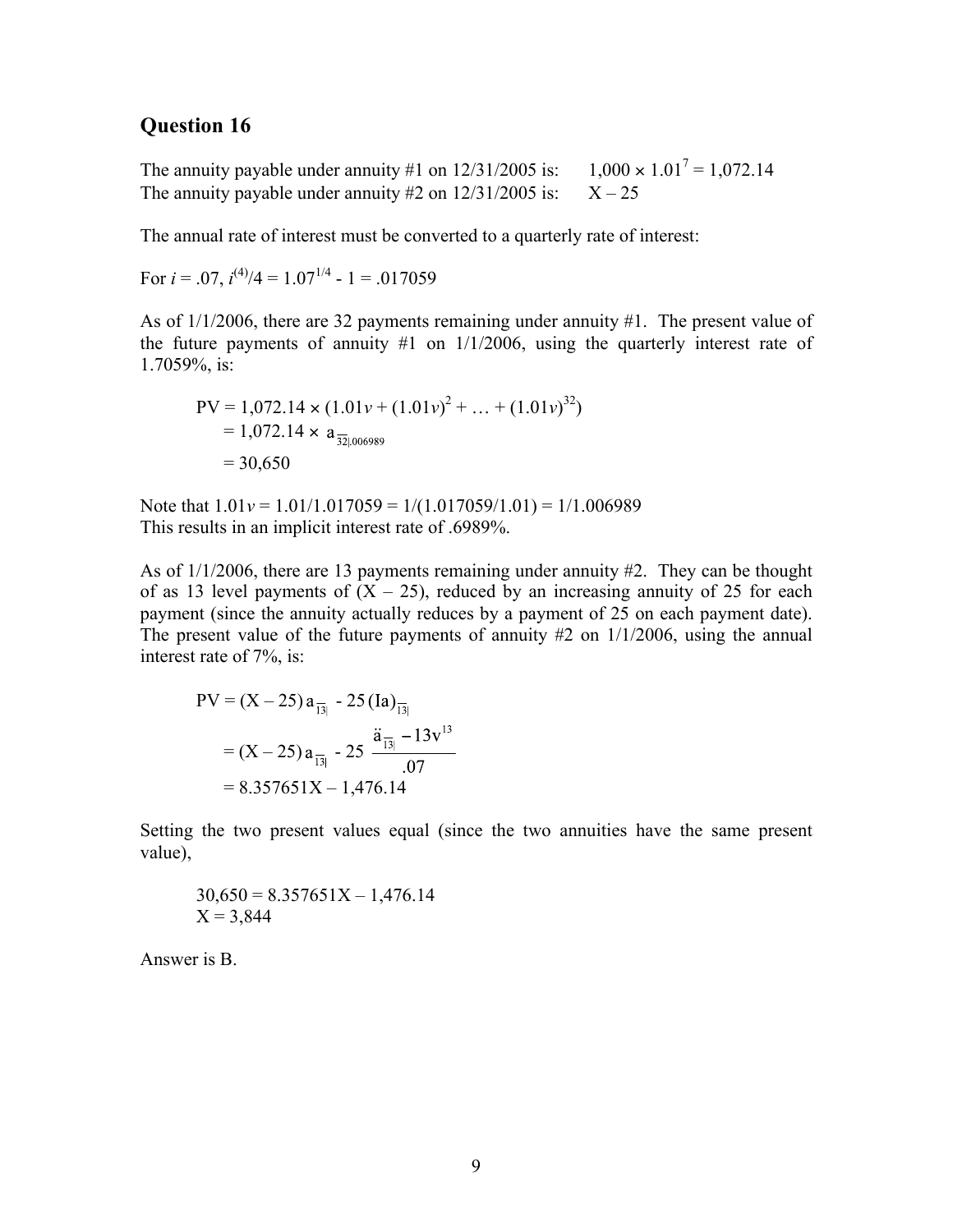The sinking fund must accumulate to a amount large enough to pay off the \$100,000 loan with interest. Since this occurs on  $12/31/2019$ , the balance in the sinking fund on that date (after 16 years) is:

 $100,000 \times 1.05^{16} = 218,287$ 

The outstanding balance of the loan as of 1/1/2011 (after 7 years) is:

 $100,000 \times 1.05^7 = 140,710$ 

The interest accrued on the loan in 2011 is equal to 5% of the outstanding balance.

2011 interest accrued =  $140,710 \times .05 = 7,035$ 

The balance in the sinking as of 1/1/2011 (after 7 years of payments of \$10,000 at an interest rate of i) is:

 $10,000 s_{\frac{1}{7}} \times i$ 

Since the loan interest and the sinking fund interest in 2011 are equal,

$$
7,035 = 10,000 \text{ s}_{\bar{7}|i} \times i \implies 7,035 = 10,000 \frac{(1+i)^{7} - 1}{i} \times i
$$
  
\n
$$
\implies 7,035 = 10,000 \times [(1+i)^{7} - 1]
$$
  
\n
$$
\implies (1+i)^{7} = 1.7035
$$
  
\n
$$
\implies \ln(1+i)^{7} = \ln(1.7035)
$$
  
\n
$$
\implies 7\ln(1+i) = .53268
$$
  
\n
$$
\implies \ln(1+i) = .07610
$$
  
\n
$$
\implies 1 + i = e^{.07610}
$$
  
\n
$$
\implies i = .07907
$$

The value of the sinking fund on 12/31/2011 (using the interest rate of 7.907%) is:

PV of sinking fund on  $12/31/2011 = 10,000 s_{\frac{1}{8107907}} = 106,010$ 

This amount, along with the additional 8 payments of \$5,000, must accumulate at interest rate k% to 218,287 on 12/31/2019. This is represented by:

$$
218,287 = (106,010 \times (1 + k)^8) + 5,000 s_{\bar{8}k}
$$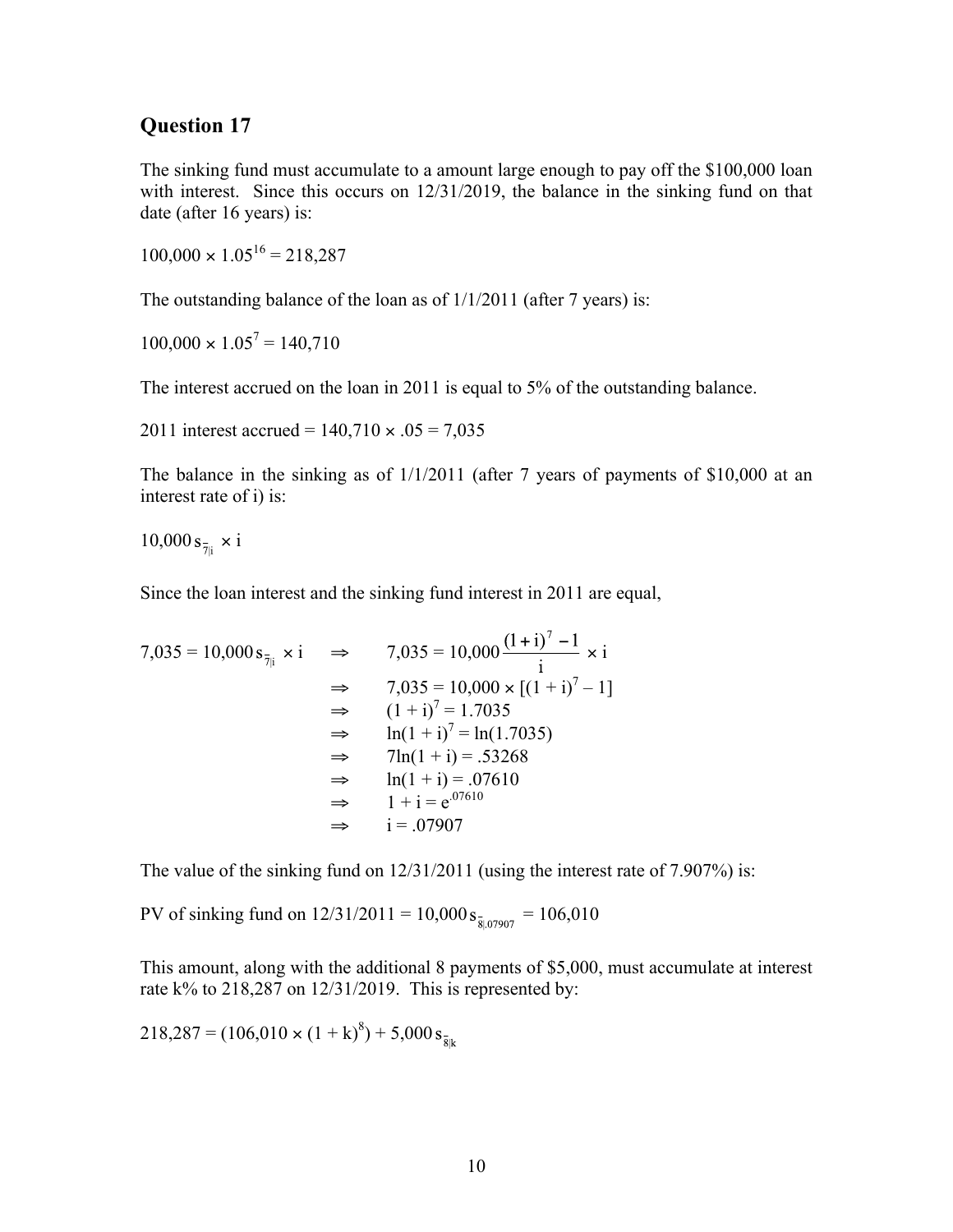Evaluating the right side of the equation using 6.1% as k (the lowest interest rate in the available answer ranges),

$$
(106,010 \times (1.061)^8) + 5,000 s_{\frac{1}{20,061}} = 219,907
$$

Evaluating the right side of the equation using 5.6% as k (6.1% less the difference in the range bands),

 $(106,010 \times (1.056)^8) + 5,000 s_{\frac{1}{2}0.056} = 212,712$ 

Interpolating,

 $k = 6.1\% - (.5\% \times \frac{219,907 - 218,287}{219,907 - 212,712}) = 5.987\%$ 

Answer is A.

## **Question 18**

Based upon the given mortality for purposes of the premium,

 $l_{50} = 100 - 50 = 50$  and  $d_x = 1$  for each age x.

The premium for the 3-year term insurance is:

Premium = 1,300 lives × [10,000 × (*vq*<sub>50</sub> + *v*<sup>2</sup> <sub>1|</sub>*q*<sub>50</sub> + *v*<sup>3</sup> <sub>2|</sub>*q*<sub>50</sub>)]

\n
$$
= 13,000,000 × (\frac{1}{50}v + \frac{1}{50}v^{2} + \frac{1}{50}v^{3})
$$
\n
$$
= 260,000 × a_{\frac{1}{3}0.05}
$$
\n
$$
= 708,044
$$

Since the actual experience for  $l<sub>x</sub>$  is linear, the same number of lives die each year. At age 50, there are 52 lives remaining in the mortality table  $(102 - 50)$ . The number of deaths each year in the actual population of 1,300 lives is  $25 (1,300 \div 52)$ .

The balance in the fund after 3 years is equal to the difference between the accumulated premium (paid in a single sum at the beginning of the 3 years) and the accumulated value of the death benefits paid. All accumulations are at the actual earnings experienced of 5.25%.

Y = 
$$
(708,044 \times 1.0525^3) - (25 \times 10,000 \times s_{\frac{1}{30525}}) = 825,518 - 790,064 = 35,454
$$

Answer is E.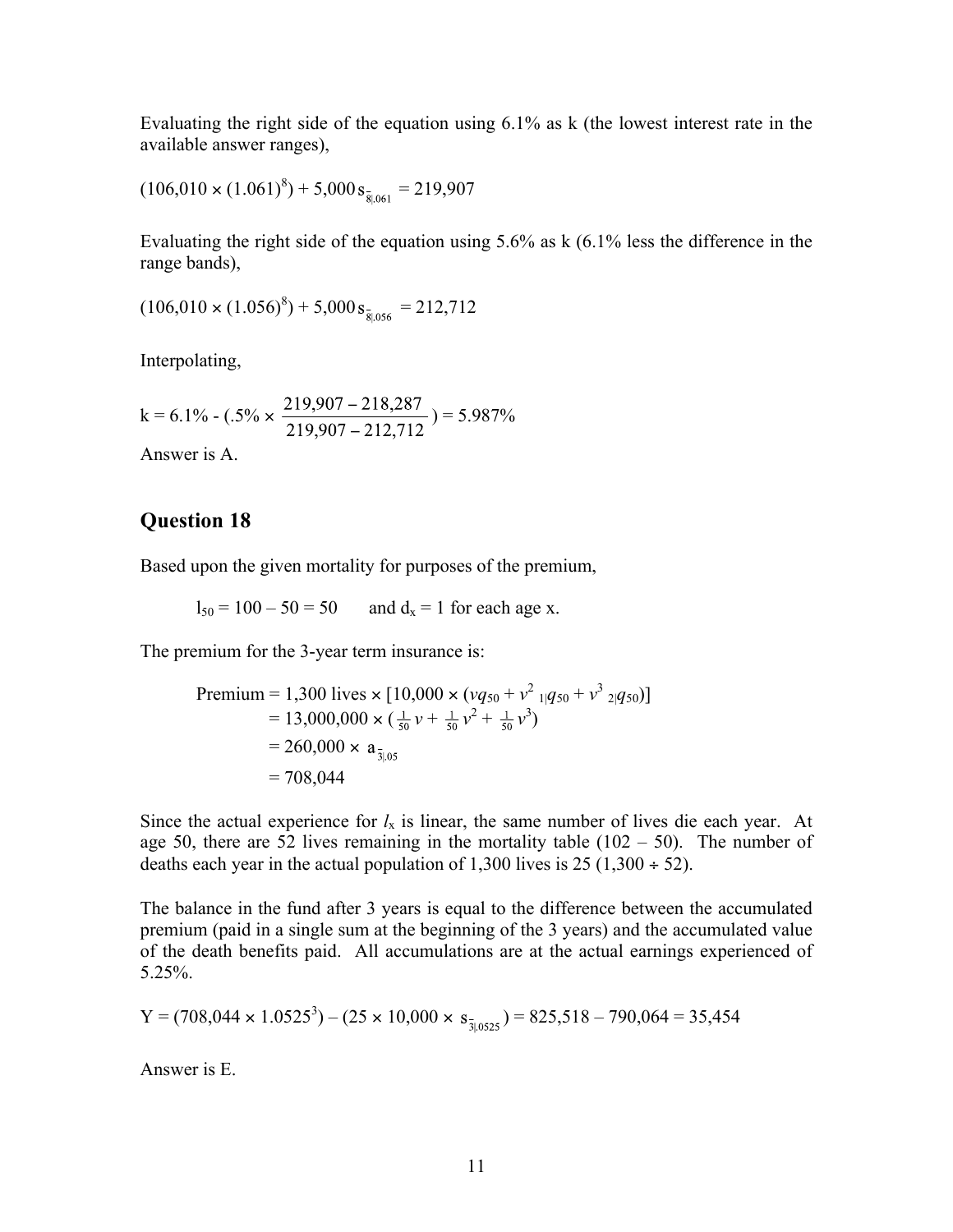The present value of the joint annuity is:

PV = 10,000 
$$
\ddot{a}_{64.65} + 6,000(\ddot{a}_{64} - \ddot{a}_{64.65}) + 6,000(\ddot{a}_{65} - \ddot{a}_{64.65})
$$
  
\n= 6,000  $\ddot{a}_{64} + 6,000 \ddot{a}_{65} - 2,000 \ddot{a}_{64.65}$   
\n $\ddot{a}_{65} = 1 + a_{65} = 1 + 9.8207 = 10.8207$   
\n $\ddot{a}_{64.65} = 1 + a_{64.65} = 1 + 8.4129 = 9.4129$   
\n $p_{64} = 1 - q_{64} = 1 - (8.685/1,000) = .991315$ 

Using the formula for consecutive life annuities due,

 $\ddot{a}_{64} = 1 + vp_{64} \ddot{a}_{65} = 1 + (1/1.07)(.991315)(10.8207) = 11.0250$ 

Substituting into the present value from above,

 $PV = (6,000 \times 11.0250) + (6,000 \times 10.8207) - (2,000 \times 9.4129) = 112,248$ 

Answer is C.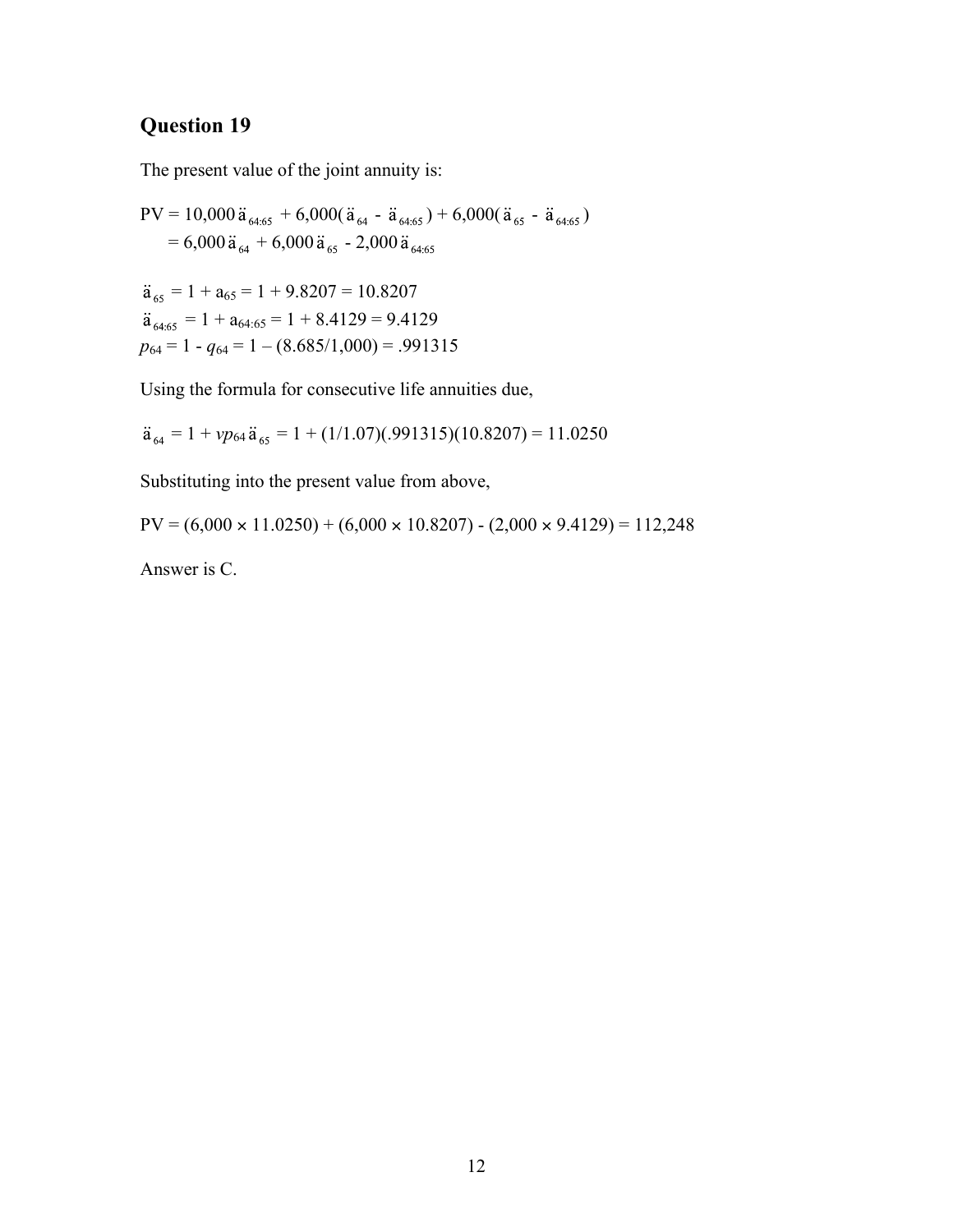The term cost for the 2004 withdrawal benefit is calculated as follows:

\$93,084 = (\$1,000 
$$
\times
$$
 v  $\times$  q<sub>40</sub><sup>(w)</sup>)  $\times$  1,000 participants  $\Rightarrow$  q<sub>40</sub><sup>(w)</sup> = .09960

The present value of the bonus payment as of 1/1/2004 is calculated as follows:

\$2,167,971 = (\$3,000 × *v* 2 × ) × 1,000 participants ⇒ = .82737

The value of  $q_{40}^{(d)}$  must be determined.

$$
{}_{2}p_{40}^{(T)} = p_{40}^{(T)} \times p_{41}^{(T)} = (1 - q_{40}^{(w)} - q_{40}^{(d)}) \times (1 - q_{41}^{(w)} - q_{41}^{(d)})
$$

Substituting,

$$
.82737 = (1 - .09960 - q_{40}^{(d)}) \times (1 - 200 q_{40}^{(d)} - .0007) = (.9004 - q_{40}^{(d)}) \times (.9993 - 200 q_{40}^{(d)})
$$
  
.82737 = 200 (q<sub>40</sub>^{(d)}) - 181.0793 q\_{40}^{(d)} + .89977  
200 (q\_{40}^{(d)}) - 181.0793 q\_{40}^{(d)} + .0724 = 0

Recall the quadratic formula:

$$
x = \frac{-b \pm \sqrt{b^2 - 4ac}}{2a}
$$

In this case,  $a = 200$ ,  $b = -181.0793$ , and  $c = .0724$ .

Substituting,

$$
q_{40}^{(d)} = \frac{181.0793 \pm \sqrt{(-181.0793)^2 - (4)(200)(.0724)}}{(2)(200)} = .9050 \text{ or } .0004
$$

Clearly the result of .9050 makes no sense, since that would imply that over 90% of the active participants die between age 40 and 41, impossible since  ${}_{2}p_{40}^{(T)} = .82737$ . Therefore,  $q_{40}^{(d)} = .0004$ 

The term cost for the 2004 death benefit is calculated as follows:

 $(\$2,000 \times v \times q_{40}^{(d)}) \times 1,000$  participants = 748

Answer is A.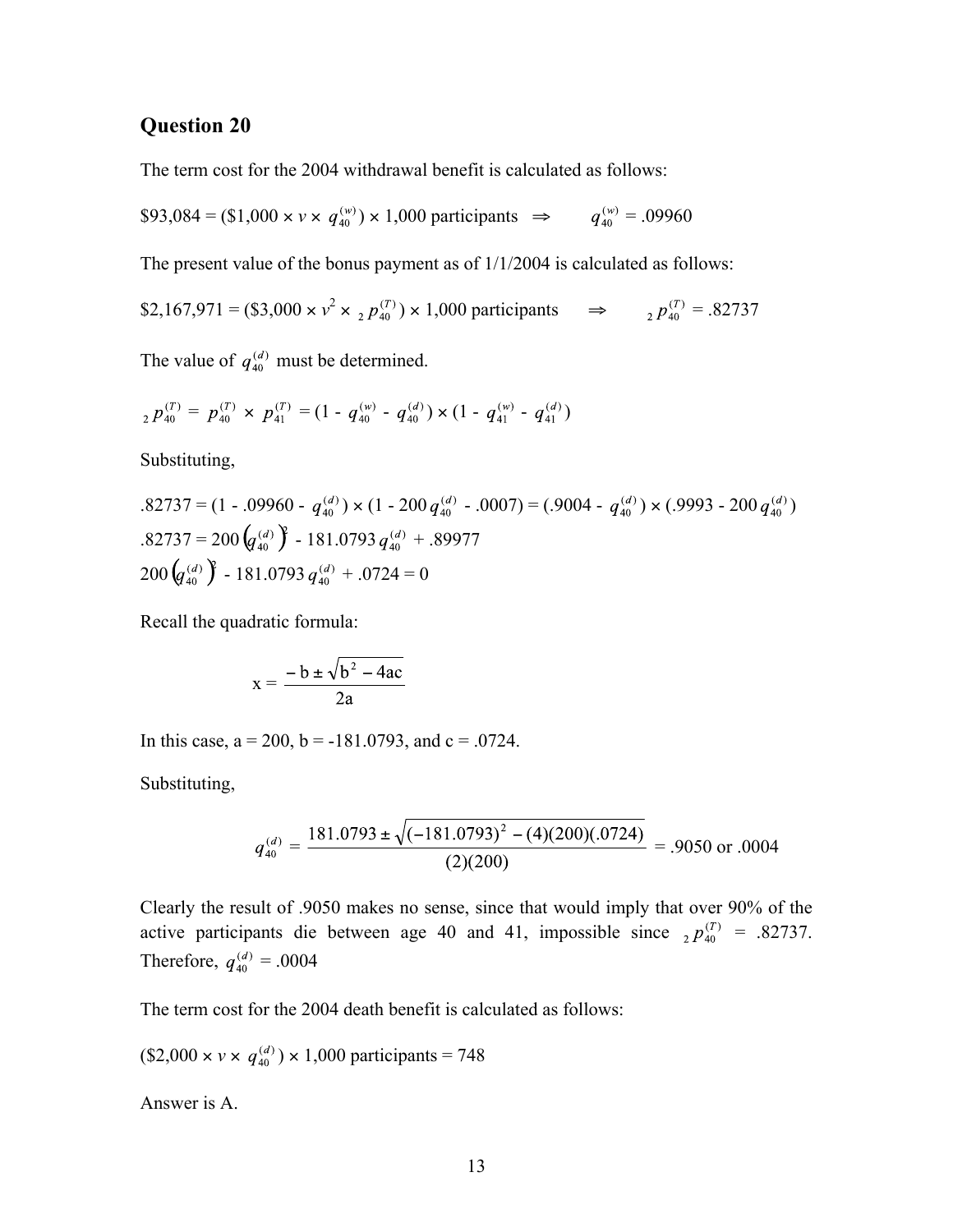$p_{76} = v p_{76} = 0.9$   $\Rightarrow p_{76} = 0.927$  and  $q_{76} = 0.073$  $A_{76} = vq_{76} + v^2 \frac{1}{4}q_{76} + v^3 \frac{1}{2}q_{76} + \dots = vq_{76} + vp_{76}A_{77}$ Substituting,

 $0.8 = (0.073/1.03) + (0.927/1.03)A_{77}$   $\Rightarrow$   $A_{77} = .81014$ 

Answer is C.

#### **Question 22**

When the force of mortality doubles, the probability of survival increases exponentially by a factor of 2.

$$
e_{107} = p_{107} + p_{107} = p_{107} \times (1 + p_{108}) = p_{107} \times (1 + e_{108})
$$

Substituting,

 $0.6 = p_{107} \times (1 + 0.2)$   $\implies$   $p_{107} = .5$ 

Since life expectancy at age 109 is 0, there are no lives left at age 109. Therefore,

 $p_{108} = e_{108} = .2$ 

Under the new table with double the force of mortality,

Y = 
$$
(p_{107})^2 + (p_{107} \times p_{108})^2 = (.5)^2 + (.5 \times .2)^2 = .26
$$

Answer is B.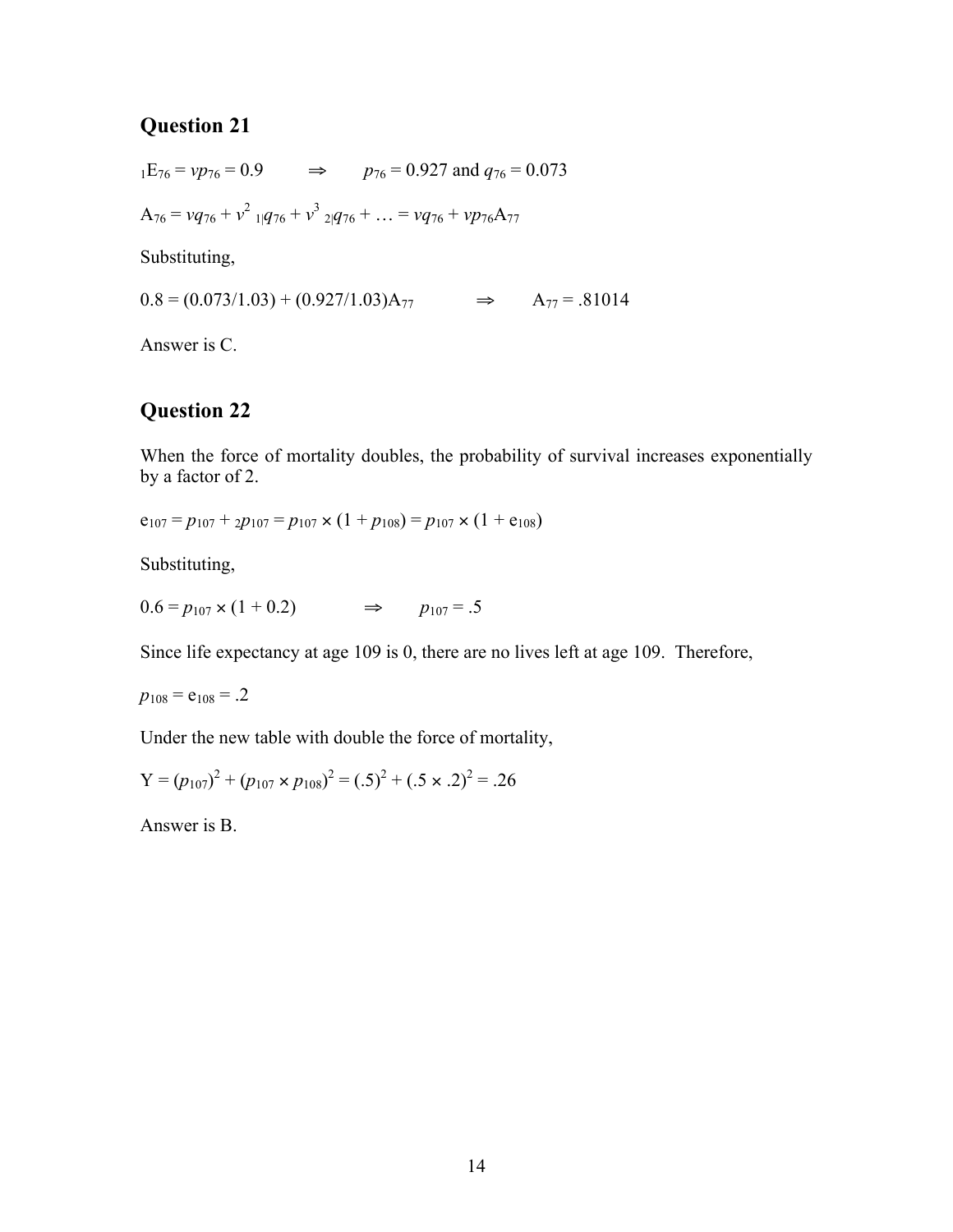The purchase price of a bond is equal to the present value of the maturity (redemption) value plus the present value of the coupons. The redemption amount is equal to 5 equal annual installments of \$200 (one-fifth of the face amount) beginning at the end of the  $10<sup>th</sup>$ year. The coupons of the given bond are paid semi-annually in the amount of \$30 every six months (6% of \$1,000 divided by two).

Since the yield rate is an annual rate, the equivalent semi-annual rate must be determined.

For  $i = .05$ ,  $i^{(2)}/2 = 1.05^{1/2}$  - 1 = .024695

Since the coupons are paid semiannually, the equivalent annual coupon payment as of the beginning of the year could be determined as the present value of the two coupon payments.

Annual coupon payment on January 1 each year = Semi-annual coupon  $\times$  a<sub> $\frac{1}{2,024695}$ </sub>  $=$  Semi-annual coupon  $\times$  1.9283

Using the annual yield rate of 5%, the present value of the redemption amount is:

PV redemption =  $200 a_{\frac{1}{2}0.05} v^9 = 200 \times 4.3295 \times 0.6446 = 558$ 

For each of the first 10 years, the coupons are paid on the entire face amount of the bond. However, beginning with the  $11<sup>th</sup>$  year, the coupons reduce as the face amount of the bond reduces by \$200 per year of redemption. So, the coupons in the  $11<sup>th</sup>$  year are \$24 every six months. The coupons in the  $12<sup>th</sup>$  year are \$18 every six months. And so on.

Using the annual yield rate of 5%, the present value of the coupons is:

PV coupons = 
$$
(30 \times 1.9283 \times \ddot{a}_{\overline{10}|.05}) + (6 \times 1.9283 \times \nu^{10} \times (D\ddot{a})_{\overline{4}|.05})
$$
  
= 469 + 68  
= 537

Note that  $(D\ddot{a})_{\bar{a}|_{.05}} = \frac{4 - a_{\bar{a}|}}{.05} \times 1.05.$ 

The purchase price of the bond is:

Price = PV redemption + PV coupons =  $558 + 537 = 1,095$ 

Answer is C.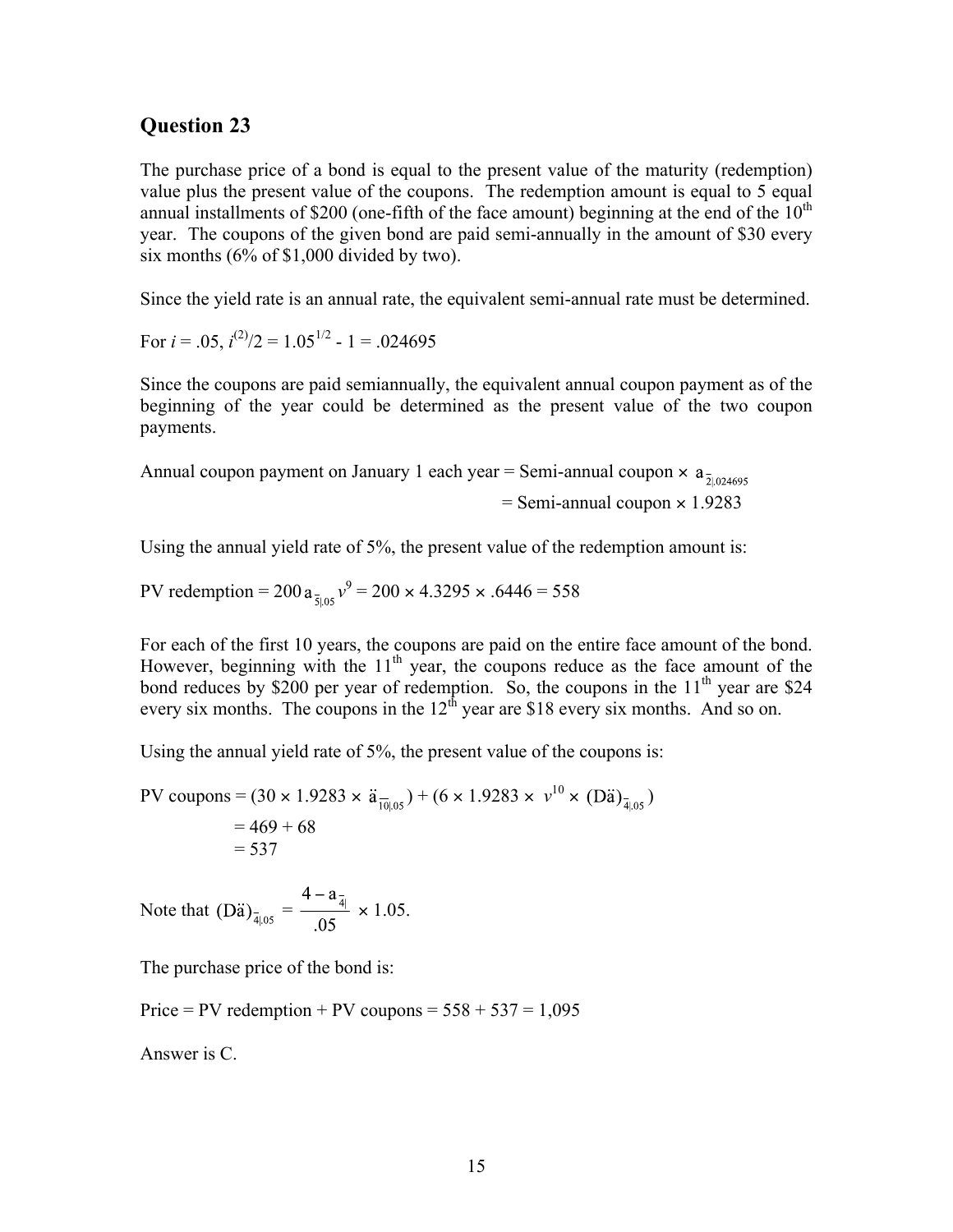Recall that the formula for whole life insurance at consecutive ages is:

$$
A_x = v q_x + v p_x A_{x+1}
$$
  
Substituting into the equality  $A_{x+1} = v q_{x+1} + v p_{x+1} A_{x+2}$ ,  

$$
.19 = (.01125)v + (.98875)(.20)v \implies v = .909091
$$
  
Substituting into the equality  $A_x = v q_x + v p_x A_{x+1}$ ,  

$$
.18 = (.909091)q_x + (.909091)(1 - q_x)(.19) \implies q_x = .009877
$$

$$
\implies 1000 q_x = 9.877
$$

Answer is A.

# **Question 25**

Setting the present value of the two annuities equal to each other:

$$
(Da)_{\overline{10|}} = (Ia)_{\overline{10|}} + 11 a_{\overline{\alpha}|} v^{10} \implies \frac{10 - a_{\overline{10|}}}{i} = \frac{\ddot{a}_{\overline{10|}} - 10v^{10}}{i} + \frac{11v^{10}}{i}
$$
  
\n
$$
\implies 10 - a_{\overline{10|}} = \ddot{a}_{\overline{10|}} - 10v^{10} + 11v^{10}
$$
  
\n
$$
\implies 10 - a_{\overline{10|}} = \ddot{a}_{\overline{10|}} + v^{10} = 1 + a_{\overline{10|}}
$$
  
\n
$$
\implies 2 a_{\overline{10|}} = 9
$$
  
\n
$$
\implies a_{\overline{10|}} = 4.5
$$

Solving for the interest rate,  $i = .18$ 

Note that the interest rate can be determined using the financial functions of your calculator, or using interpolation.

Calculating the present value of the decreasing annuity,

$$
(Da)_{\overline{10|}} = \frac{10 - a_{\overline{10|}}}{i} = 30.56
$$

Answer is D.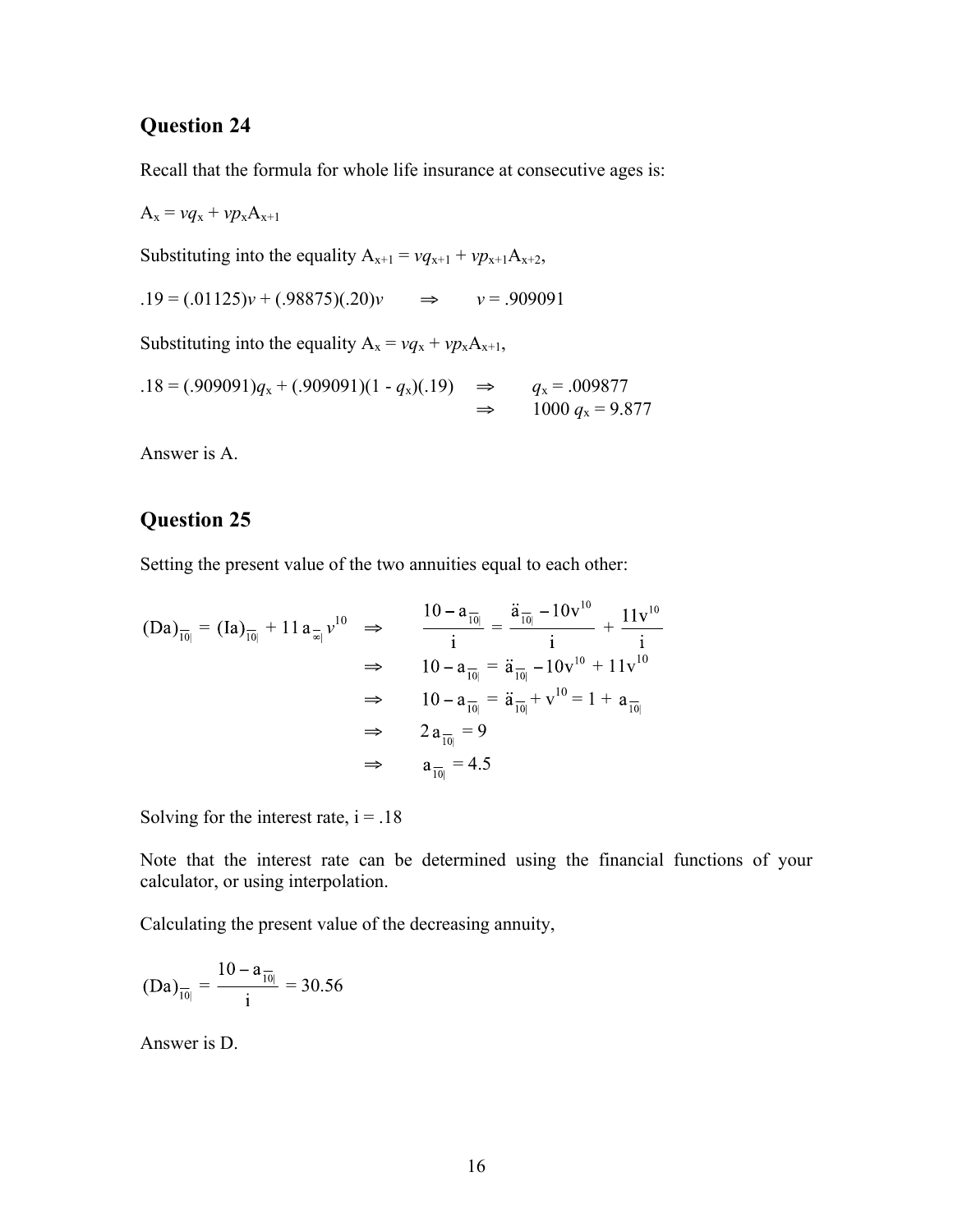The product limit estimate is equal to the probability of survival, ignoring the actual time passed. In addition, terminations are ignored since the product limit estimate is measuring only deaths. New entrants are taken into account. Note that the concept of ignoring the actual passage of time here is similar to the concept used in determining the time-weighted rate of return.

The following are the important event points in time (points in time where there is either a death or a new entrant): Time 1.1, 2.3, 3.0, 3.2, and 6.0

The probability of survival to time 1.1 is 19/20 (since one of the original 20 entrants dies at that point).

That leaves 19. However, 9 terminate at time 1.5 (before the next death), so we find that at time 2.3, 1 of the remaining 10 dies. The probability of surviving this time period is 9/10. Note that the terminated group is completely removed from the computation.

That leaves 9. However, there is 1 new entrant at time 3.0 (before the next death), so we find that at time 3.2, 1 of the remaining 10 dies. The probability of surviving this time period is 9/10.

That leaves 9. However, 1 terminates at time 4.7 (before the next death), so we find that at time 6.0, 2 of the remaining 8 dies. The probability of surviving this time period is 6/8. Note that once again the terminated group is completely removed from the computation.

The product limit estimate of S(6) can now be determined as the product of the four probabilities of survival.

$$
Y = \frac{19}{20} \times \frac{9}{10} \times \frac{9}{10} \times \frac{6}{8} = .577125
$$

Answer is D.

See Section 7.6 of Survival Models and Their Estimation by Dick London for a discussion of Product Limit estimators.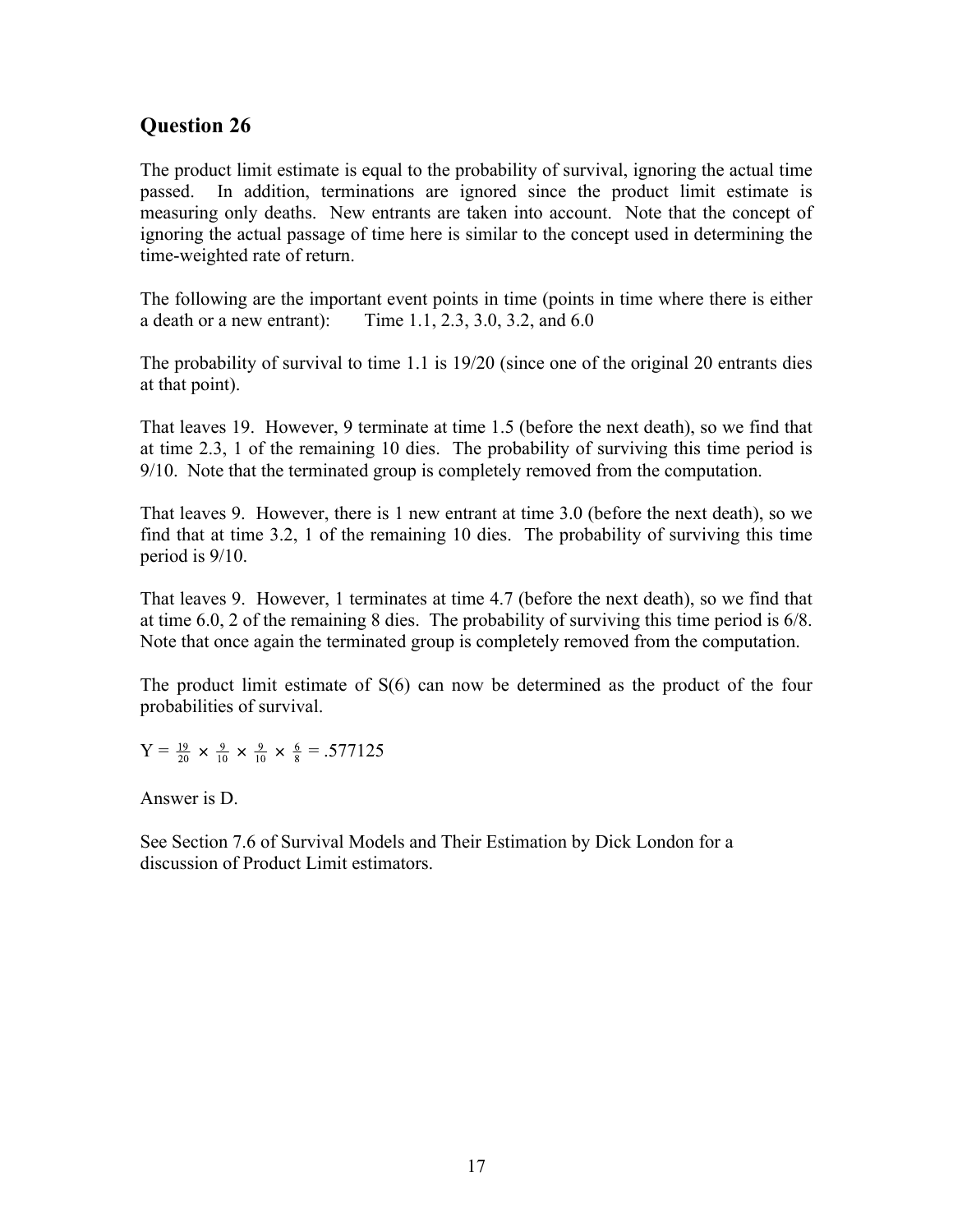The monthly effective interest rate is  $i^{(12)}/12 = .075/12 = .00625$ 

The interest in a particular payment of a loan can be determined using the following formula:

Interest = Payment  $\times$  (1 –  $v^n$ ), where n = remaining loan payments including current payment.

Including the  $54<sup>th</sup>$  payment, there are 67 payments remaining. The interest portion of the  $54<sup>th</sup>$  payment is:

100 = Payment  $\times (1 - v^{67})$  = Payment  $\times (1 - .6587)$   $\Rightarrow$  Payment = 293

The outstanding balance of the loan is equal to the present value of the remaining payments. After the 90<sup>th</sup> payment, there are 30 payments left.

$$
P = 293 a_{\frac{1}{30100625}} = 7,992
$$

Answer is A.

#### **Question 28**

The purchase price of a bond is equal to the present value of the maturity (redemption) value plus the present value of the coupons. Let the amount of each semiannual coupon be represented by C.

The given yield rate must be converted to semiannual interest rates:

For 
$$
i = .04
$$
,  $i^{(2)}/2 = 1.04^{1/2} - 1 = .019804$ 

For  $i = .05$ ,  $i^{(2)}/2 = 1.05^{1/2}$  - 1 = .024695

The purchase price of the bond at issue can be represented as follows using each yield rate:

| At 4%, P = 1,100 $v_{.04}^{10}$ + C a $\frac{1}{20 .019804}$            | $\Rightarrow$ P = 743.12 + 16.3824C |
|-------------------------------------------------------------------------|-------------------------------------|
| At 5%, P – 95.50 = 1,100 $v_{.05}^{10}$ + C a $\frac{1}{20}$ = 0.024695 | $\Rightarrow$ P = 770.82 + 15.6342C |
| $743.12 + 16.3824C = 770.82 + 15.6342C$                                 | $\Rightarrow$ C = 37                |
| $r\% = \frac{37}{1000} \times 2 = .074$ , or 7.4%                       |                                     |

Answer is B.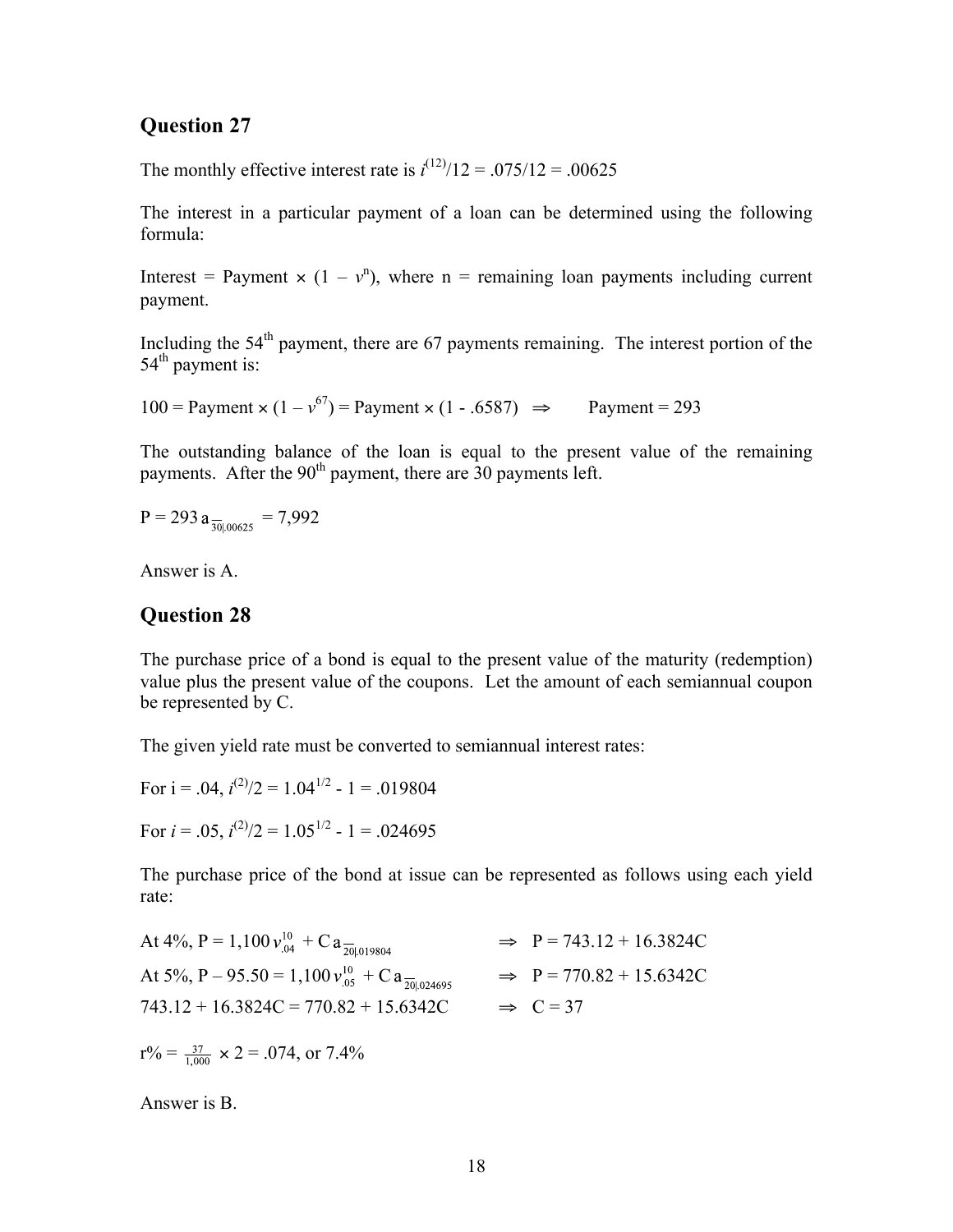Under the uniform distribution of death assumption,

 $\mu_{x+s} = \frac{q_x}{1}$   $\Rightarrow$  .5980 =  $\Rightarrow$  .598 × (1 - .55q<sub>98</sub>) = q<sub>98</sub>  $\Rightarrow$  q<sub>98</sub> = .45

Under the uniform distribution of death assumption,

$$
yq_{x+s} = \frac{y \cdot q_x}{1 - s \cdot q_x} \qquad \Rightarrow \qquad .2486 = \frac{y \cdot q_{98}}{1 - .35 \cdot q_{98}}
$$
  

$$
\Rightarrow \qquad .2486 \times (1 - .35q_{98}) = yq_{98}
$$
  

$$
\Rightarrow \qquad .2486 \times (1 - (.35)(.45)) = .45y
$$
  

$$
\Rightarrow \qquad y = .4654
$$

Under a constant force of mortality, the force of mortality is the same over the age interval [98, 99].

$$
Z = {}_{y}q_{x+s} = {}_{.4654}q_{98+s} = {}_{.4654}q_{98,5346} = 1 - (1 - q_{98})^{.4654} = 1 - (1 - .45)^{.4654} = .2429
$$

Answer is A.

Note: The above formulas can be found on page 66 of "Survival Models and Their Estimation" by Dick London.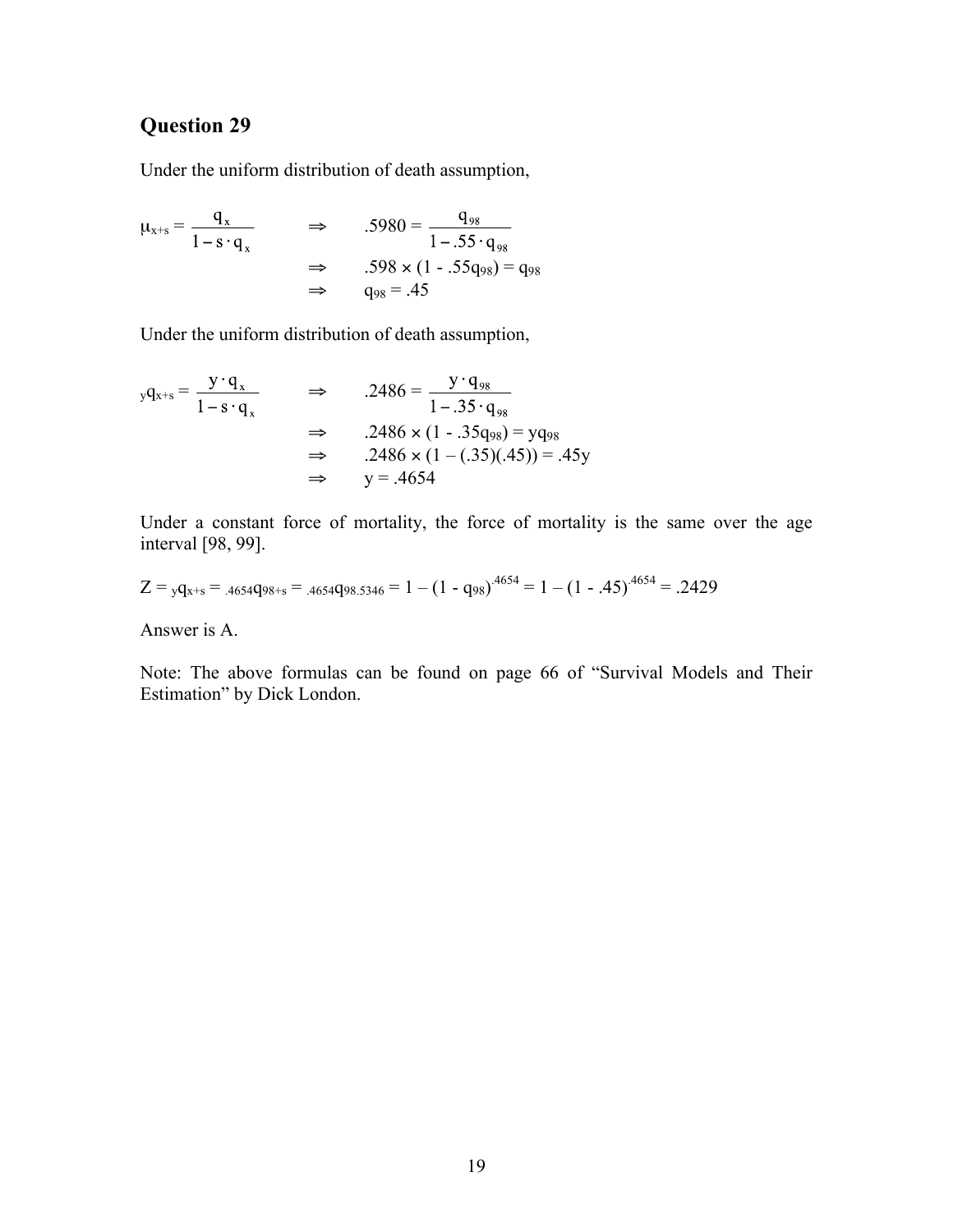The total lifetime of the lives currently age x in a stationary population is:

$$
x\boldsymbol{l}_x+\boldsymbol{T}_x
$$

The number of lives that die each year in a stationary population between the ages of 24 and 55 is  $l_{24} - l_{55}$ .

The total lifetime of those who die between age 24 and 55 is:

 $(24l_{24} + T_{24}) - (55l_{55} + T_{55})$ 

In the given population,  $l_{24} = 510$  since 510 lives are hired each year at age 24.

In the given population,  $T_{24} - T_{55} = 15,000$ .

The average age at death is equal to the ratio of the total lifetime to the number who die.

$$
50 = \frac{(24l_{24} + T_{24}) - (55l_{55} + T_{55})}{l_{24} - l_{55}} = \frac{(24l_{24} - 55l_{55}) + (T_{24} - T_{55})}{l_{24} - l_{55}}
$$

$$
(24 \times 510) - 55l_{15} + 15.000
$$

$$
50 = \frac{(24 \times 510) - 551_{55} + 15,000}{510 - 1_{55}} \qquad \Rightarrow \qquad 1_{55} = 348
$$

Answer is A.

Note that this can also be solved without the use of stationary population notation. Since the population is stationary and the average age at death is 50, assume that all deaths occur each year at age 50. There are 510 new hires each year at age 24. Therefore, in any year, there are 510 people at each age from 24 through 49. At age 50, the deaths occur. Assume that there are D deaths each year. The number of people at age 50 (after the deaths occur) is  $510 - D$ . That is also the number of people at each age from 51 through 54.

The total population of 15,000 can be written as the sum of the number of people at each age from 24 through 54. There are 26 ages from 24 through 49, and 5 ages from 50 through 54.

 $15,000 = (510 \times 26) + ((510 - D) \times 5)$   $\Rightarrow$   $D = 162$ 

Since there are 162 deaths each year, the total number of employees at each age 50 and older is  $348 (510 - 162)$ . This is the number of retirees each year.